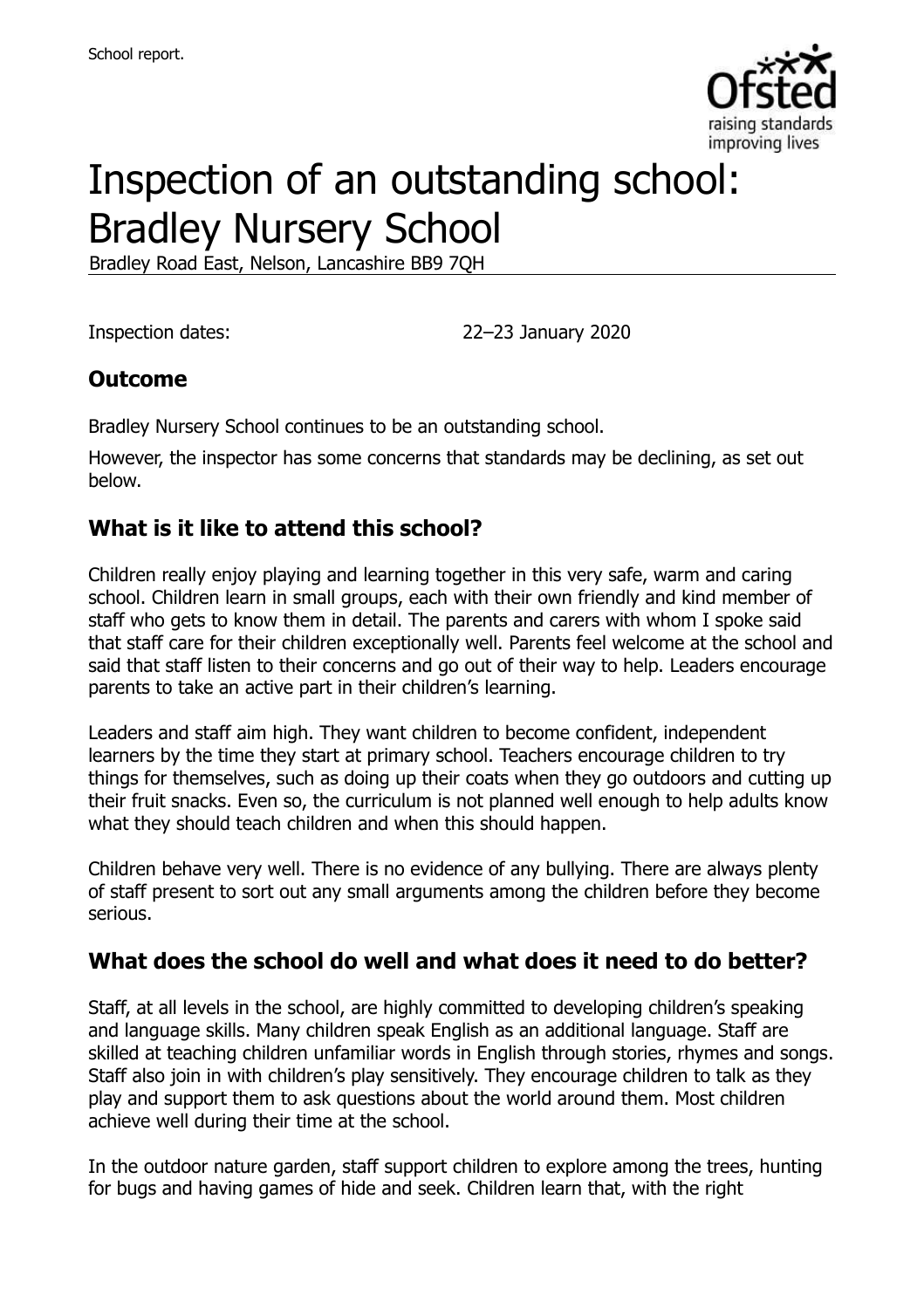

waterproof clothing, it is fine to jump in puddles and get very muddy. Learning at the school is fun. Children learn to keep themselves safe. They know that they can enjoy a cup of hot chocolate around the campfire, but that they must not go too near to the flames. Children take sensible risks. They find out that climbing and swinging are great fun, so long as they take care.

The early years curriculum is not well planned. Consequently, staff do not know precisely what children need to learn and in what order. This makes it hard to evaluate if children are learning what they should in every subject. This weakness has been recognised, and the school's curriculum is in the process of being reviewed.

Children love books. They thoroughly enjoy the frequent opportunities that staff give them to share books with their friends or with an adult. Story time is a highlight of the school day. Children join in with familiar rhymes that staff share. They even try to guess what words come next in some rhymes. Children learn about letter sounds and some children are able to recognise simple words.

Staff give children worthwhile opportunities to learn about numbers, shapes and measuring. For example, with help from staff, children set the microwave timer for 30 seconds and then counted backwards from 10 to 'blast off' when their dough was cooked.

Staff support children with special educational needs and/or disabilities and disadvantaged children exceptionally well in their learning. Staff do as much as they can to make sure that all children enjoy the school and are fully included in all activities. Children gain much from trips, visits and meeting with visitors to the school. Last summer, a visit to the library resulted in many families becoming members and encouraged children and their parents to read more. Children also visited a local theatre and afterwards made their own music and dance in their play.

Children are keen to learn. The vast majority of children behave sensibly and quickly respond to instructions from staff. They quickly learn to share their toys and take turns. On those exceedingly rare occasions when there is a small squabble between children, teachers sort it out quickly, and then children play happily together again.

Staff are positive about working at the school. They appreciate the support that they receive from leaders to manage their workload.

# **Safeguarding**

The arrangements for safeguarding are effective.

Safeguarding is given high priority at this school. All staff complete up-to-date safeguarding training. They are vigilant and know how to spot the early signs of neglect, abuse or radicalisation. Staff know the procedures to follow if they have a concern about safeguarding. Good levels of support are given to vulnerable children and their families. Representatives from the local emergency services visit the school to talk with children about their work and to advise children how to keep themselves safe outside of the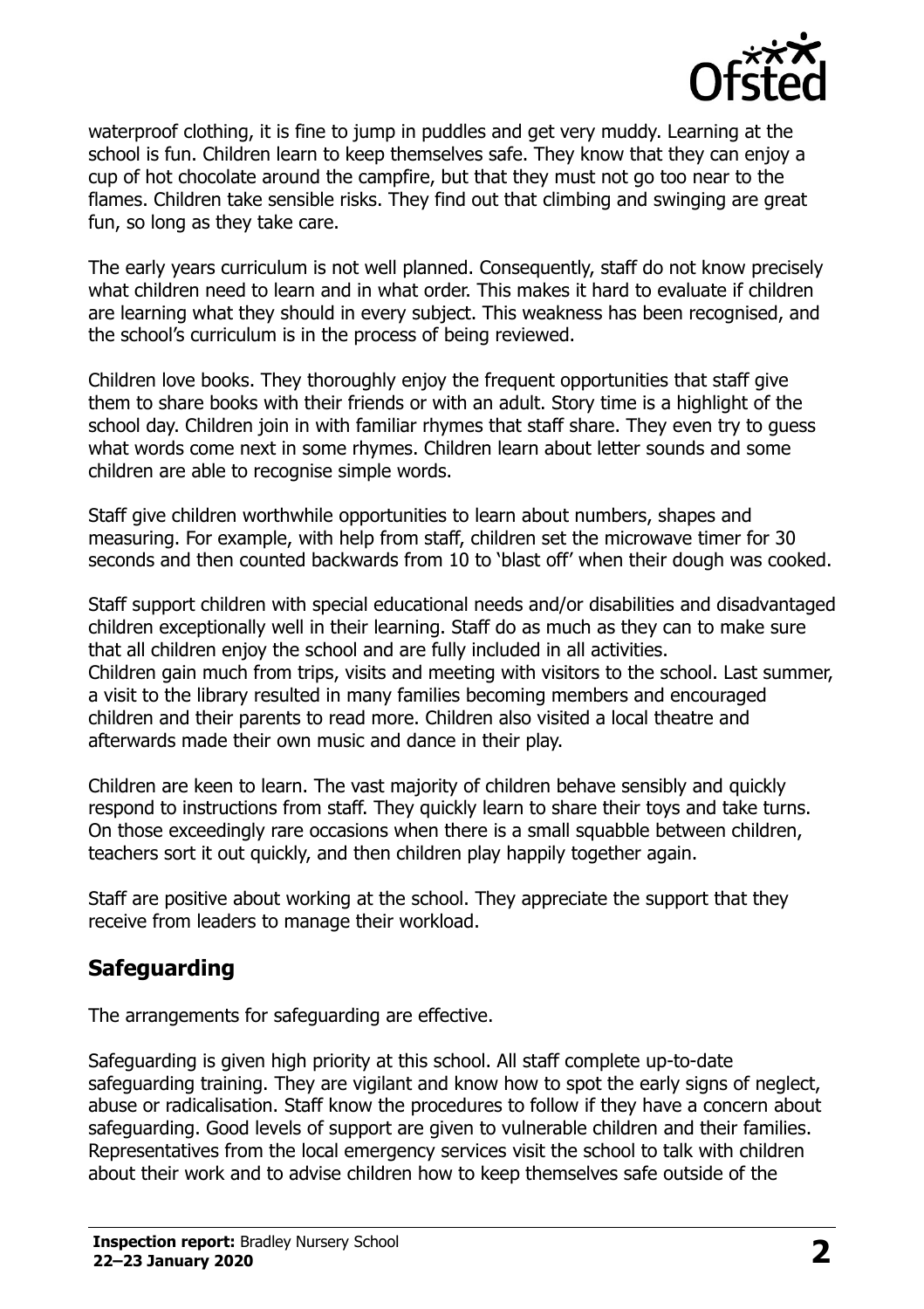

school. The school buildings and site are secure There is a filtering system in place to ensure that children are kept safe when online.

## **What does the school need to do to improve?**

## **(Information for the school and appropriate authority)**

 $\blacksquare$  Not enough thought has been given to the design of the curriculum to ensure that it covers all of the areas of learning. School documents do not give staff enough understanding of what children need to learn. The quality of children's learning is better in some key person groups than in others. Leaders should give careful consideration to ensure that the design of the curriculum meets the needs of the children and covers all seven areas of learning. Curriculum plans should give staff clear guidance about what should be taught and in what order.

#### **Background**

When we have judged a maintained nursery school to be outstanding, we will then normally go into the school about once every four years to confirm that the school remains outstanding. This is called a section 8 inspection of a good school or non-exempt outstanding school. We do not give graded judgements on a section 8 inspection. However, if we find some evidence that standards may be declining, then the next inspection will be a section 5 inspection. Usually this is within one to two years of the date of the section 8 inspection. If we have serious concerns about safeguarding, behaviour or the quality of education, we will convert the section 8 inspection to a section 5 inspection immediately.

This is the second section 8 inspection since we judged the school to be outstanding on 27 and 28 November 2012.

#### **How can I feed back my views?**

You can use [Ofsted Parent View](https://parentview.ofsted.gov.uk/) to give Ofsted your opinion on your child's school, or to find out what other parents and carers think. We use Ofsted Parent View information when deciding which schools to inspect, when to inspect them and as part of their inspection.

The Department for Education has further quidance on how to complain about a school.

If you are the school and you are not happy with the inspection or the report, you can [complain to Ofsted.](https://www.gov.uk/complain-ofsted-report)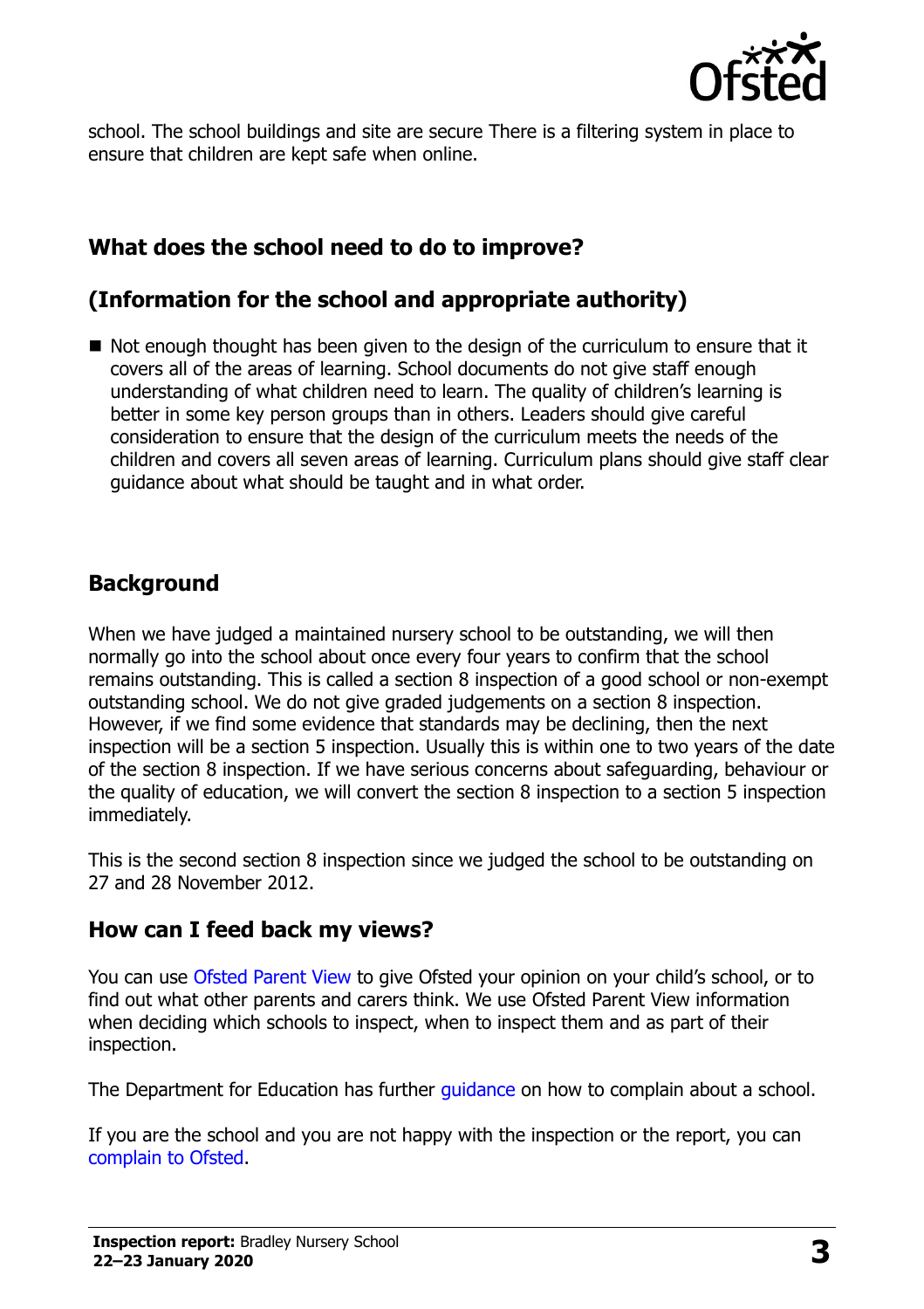

# **Further information**

You can search for [published performance information](http://www.compare-school-performance.service.gov.uk/) about the school.

In the report, '[disadvantaged pupils](http://www.gov.uk/guidance/pupil-premium-information-for-schools-and-alternative-provision-settings)' refers to those pupils who attract government pupil premium funding: pupils claiming free school meals at any point in the last six years and pupils in care or who left care through adoption or another formal route.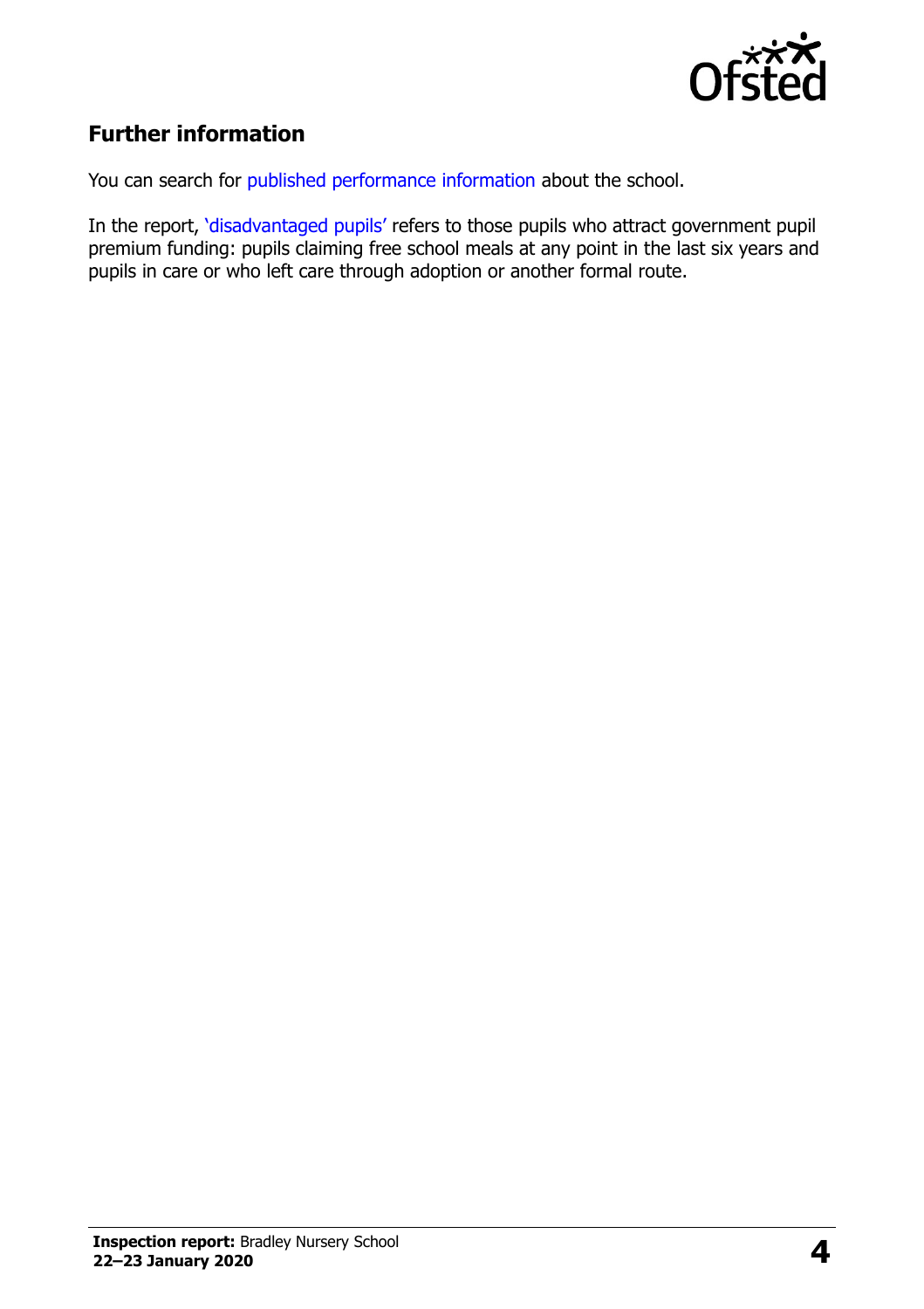

## **School details**

| Unique reference number             | 119078                   |
|-------------------------------------|--------------------------|
| <b>Local authority</b>              | Lancashire               |
| <b>Inspection number</b>            | 10122141                 |
| <b>Type of school</b>               | <b>Nursery</b>           |
| <b>School category</b>              | Maintained               |
| Age range of pupils                 | 2 to 4                   |
| <b>Gender of pupils</b>             | Mixed                    |
| Number of pupils on the school roll | 202                      |
| <b>Appropriate authority</b>        | Local authority          |
| <b>Chair of governing body</b>      | Susan Nike               |
| <b>Headteacher</b>                  | <b>Claire Lucas</b>      |
| <b>Website</b>                      | www.bradleynursery.co.uk |
| Date of previous inspection         | 27-28 November 2012      |

# **Information about this school**

■ The school includes provision for two-year-old children.

#### **Information about this inspection**

- I held meetings with the headteacher, teachers and support staff. I met with two members of the governing body.
- I did deep dives in early reading, communication and language, and mathematics. I spoke with leaders and staff about these areas of learning. I visited sessions in all three classrooms and the outdoor areas. I spoke with children and looked at some examples of records of their learning.
- I considered the 22 responses to Parent View, Ofsted's online questionnaire, and the eight free-text responses. I examined records in relation to safeguarding. I spoke with parents bringing their children to the school on the first day of the inspection.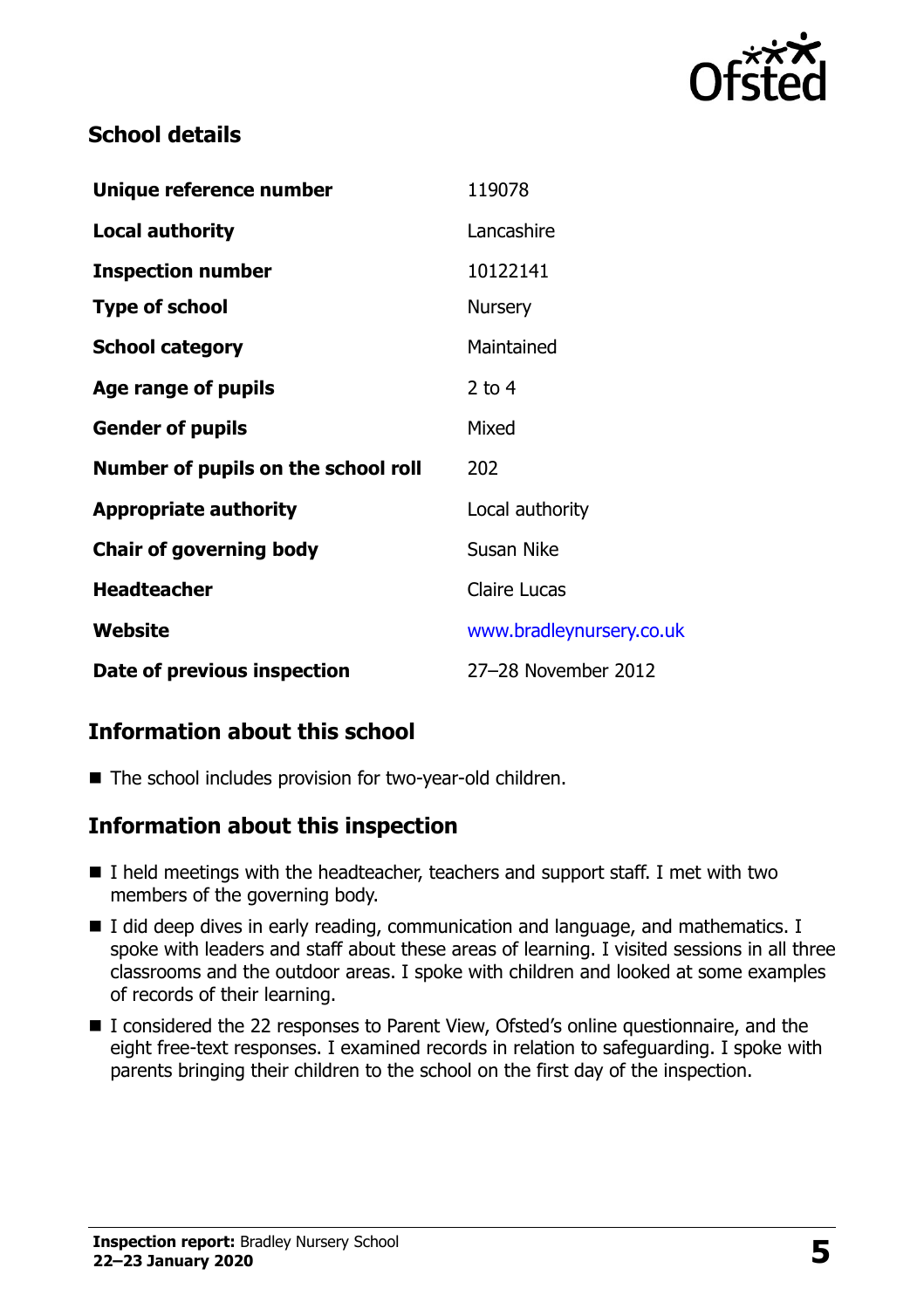

# **Inspection team**

Jan Corlett, lead inspector **Conservation Corlett**, lead inspector